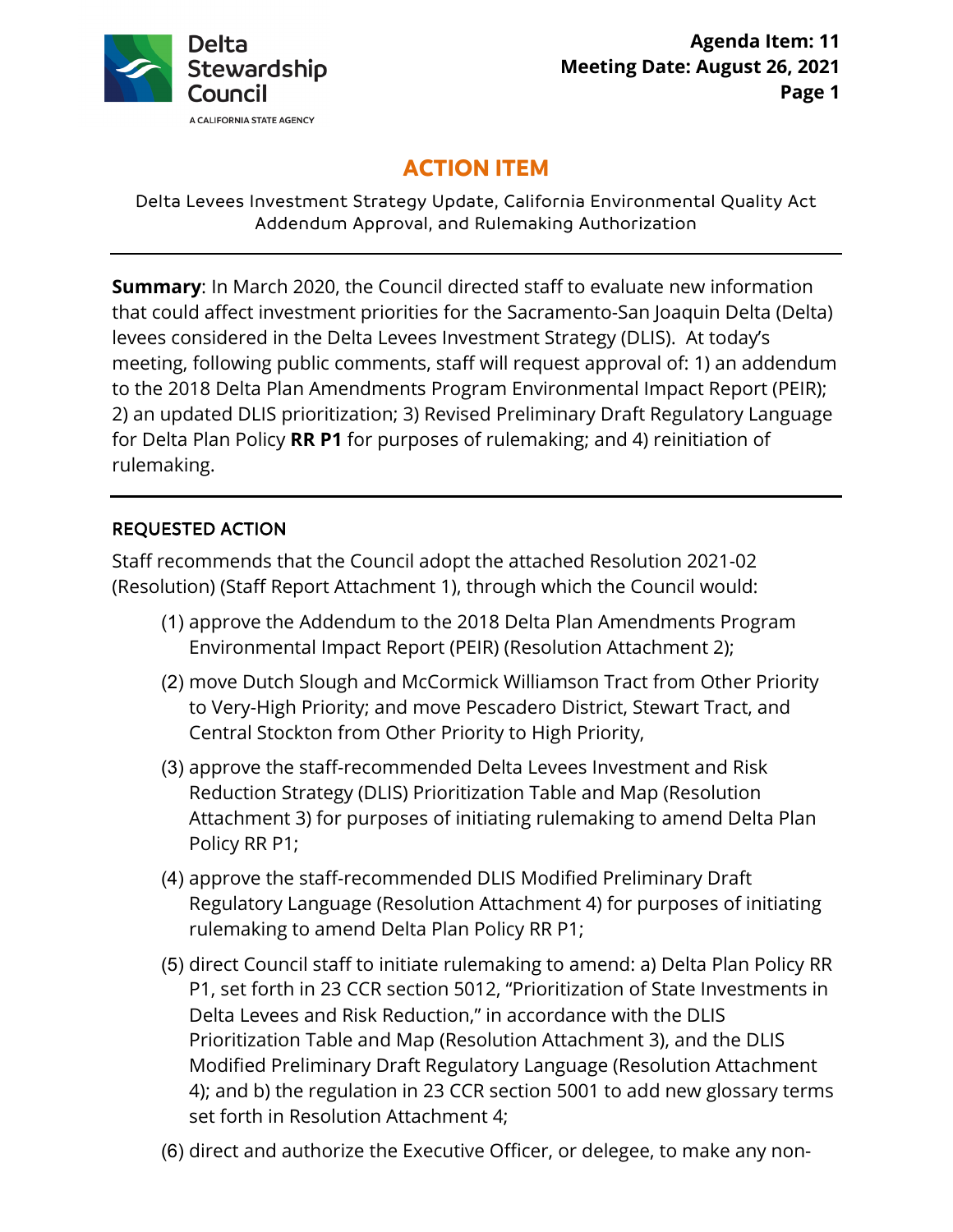substantive modifications to the text of the proposed regulations deemed Council of any such changes; necessary in order to complete the rulemaking process, and to inform the

- (7) direct the Executive Officer, or delegee, to correct any errata or make any changes identified by the Council at this meeting, and to finalize all elements of the rulemaking package and submit it to the OAL once complete; and
- the Addendum and to effect the intent of the Resolution. (8) direct the Executive Officer, or delegee, to take such steps as are necessary to comply with the California Environmental Quality Act (CEQA) concerning

# INTRODUCTION

In 2013, pursuant to Water Code section 85306, the Council adopted Risk Reduction Policy **RR P1** (23 CCR section 5012) which provides interim priorities to guide discretionary investments in Delta levees. In 2014, Council staff began developing an update to the interim policy. In this effort, the Council has engaged stakeholders to identify state interests, develop a methodology to assess risks to those interests, and develop levee investment priorities based on those risks. However, in 2019 before the Council completed the rulemaking process to amend **RR P1**, new information was published by the Department of Water Resources (DWR) that had the potential to change the Council's prioritization. In March 2020, the Council withdrew **RR P1** from the rulemaking process to evaluate this new information and any implications it may have on the proposed DLIS regulations.

 Since that time, Council staff has updated the data that informs the DLIS risk analysis with new topographic information and water surface elevations; consulted with DWR and the Central Valley Flood Protection Board (Flood Board) to address comments among the three agencies on modified preliminary regulatory language, and developed an update to the Delta levee prioritization based on best available information.

 Delta stakeholders on the draft regulatory language presented during the previous rulemaking process. A redline version of the proposed draft regulatory language and why Delta levee investments are made. The proposed regulations are designed to increase transparency and inform decision-makers about how Council staff has also been working to address comments by State agencies and can be seen in Resolution Attachment 4. The proposed regulations establish reporting requirements for DWR to inform the Council and the public about where strategic investments in Delta levees can reduce risk to State interests over time. This information is intended to inform future risk reduction investment decisions.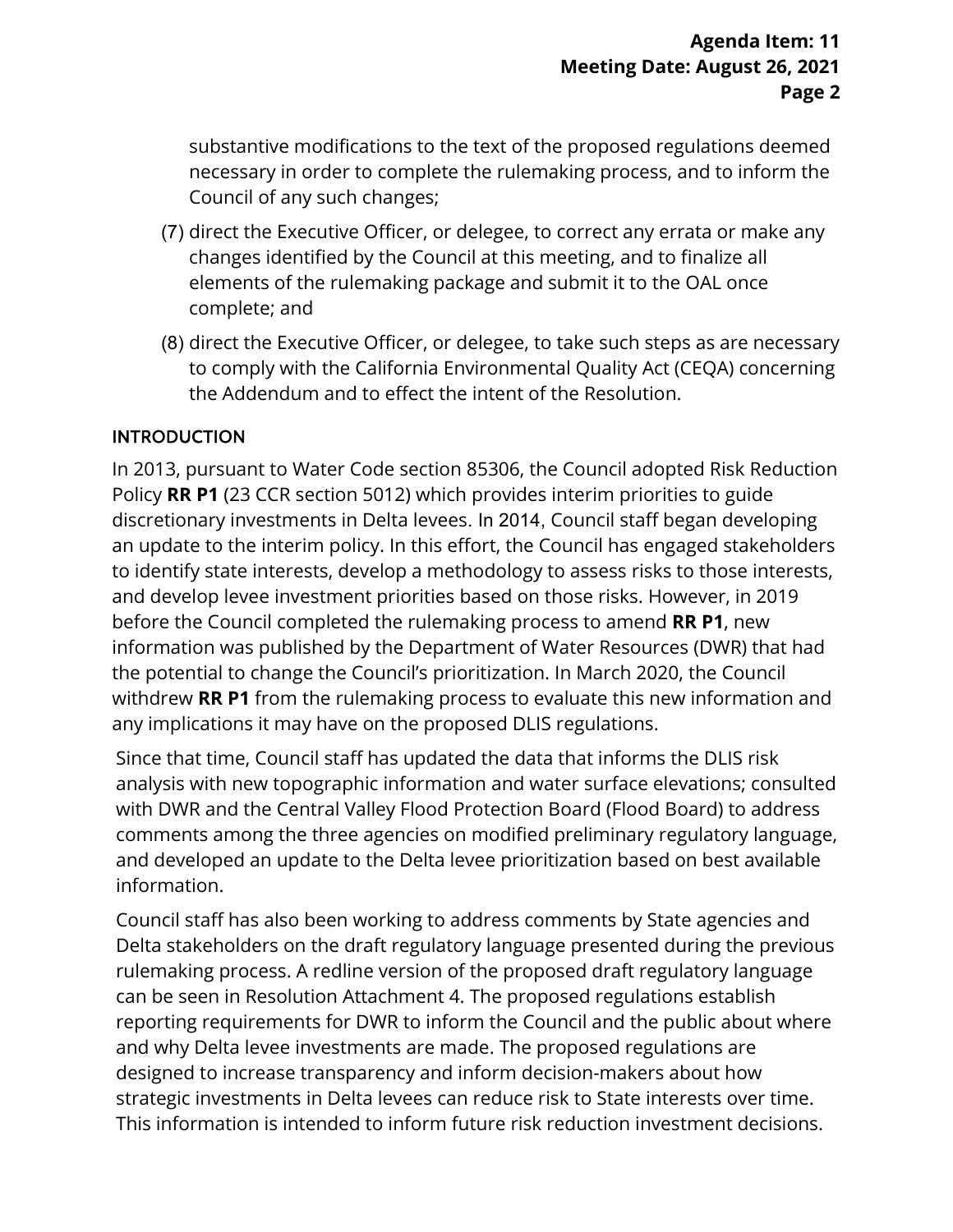to occur and will necessitate updates to DLIS regulations in the future. The updated risk analysis shows that improvements in levees can and do change DLIS priorities for Delta islands and tracts, moving islands and tracts up and down the priority tiers (i.e., Very-High Priority, High Priority, Other Priority). DLIS was designed to be responsive to new data. Improvements to Delta levees will continue

 Today, Council staff will be requesting authorization to adjust the prioritization Council staff presented the updated risk analysis, levee priorities, and modified preliminary regulatory language to the Council at the May 2021 Council meeting. table and maps, and to proceed with rulemaking, following approval of an Addendum to the 2018 Delta Plan Amendments PEIR.

## BACKGROUND

#### Delta and Suisun Marsh Levees

 miles of these levees protect Delta water quality and terrestrial and aquatic habitat The Sacramento-San Joaquin Delta Reform Act of 2009 ("Delta Reform Act"), set forth in Water Code section 85000 et seq. defines "Delta" to include the Sacramento-San Joaquin Delta as defined in Section 12220 and the Suisun Marsh, as defined in Section 29101 of the Public Resources Code. (Water Code section 85058.) The Sacramento-San Joaquin Delta is home to about 500,000 people and comprises approximately 1,300 square miles of low-lying, flood-prone lands bound by 1,100 miles of levees. The Suisun Marsh, located immediately downstream from the Sacramento-San Joaquin Delta and north of Grizzly Bay, includes about 230 miles of levees that reduce flood risk and help manage flows for wetlands. About 80 of statewide importance.

 importance to the entire state. Although the state does not currently have a and improvement projects for Delta levees; the Delta Reform Act directs the Delta levees reduce flood risk to people, property, water supply, ecosystems, and infrastructure of statewide importance. Levee failure can cause catastrophic flooding and can potentially cause injury or loss of life, disrupt water supplies, and possibly damage property, infrastructure, and environmental resources of comprehensive method to prioritize its investments in operations, maintenance, Council, in consultation with the Flood Board to recommend such priorities (Water Code Section 85306).

#### Delta Reform Act Requirements

Pursuant to the Delta Reform Act, the Council has developed an enforceable, comprehensive, long-term management plan for the Delta known as the Delta Plan (Water Code section 85300). To implement the Delta Plan and achieve the coequal goals, inherent subgoals, and policy objectives set forth in the Delta Reform Act, the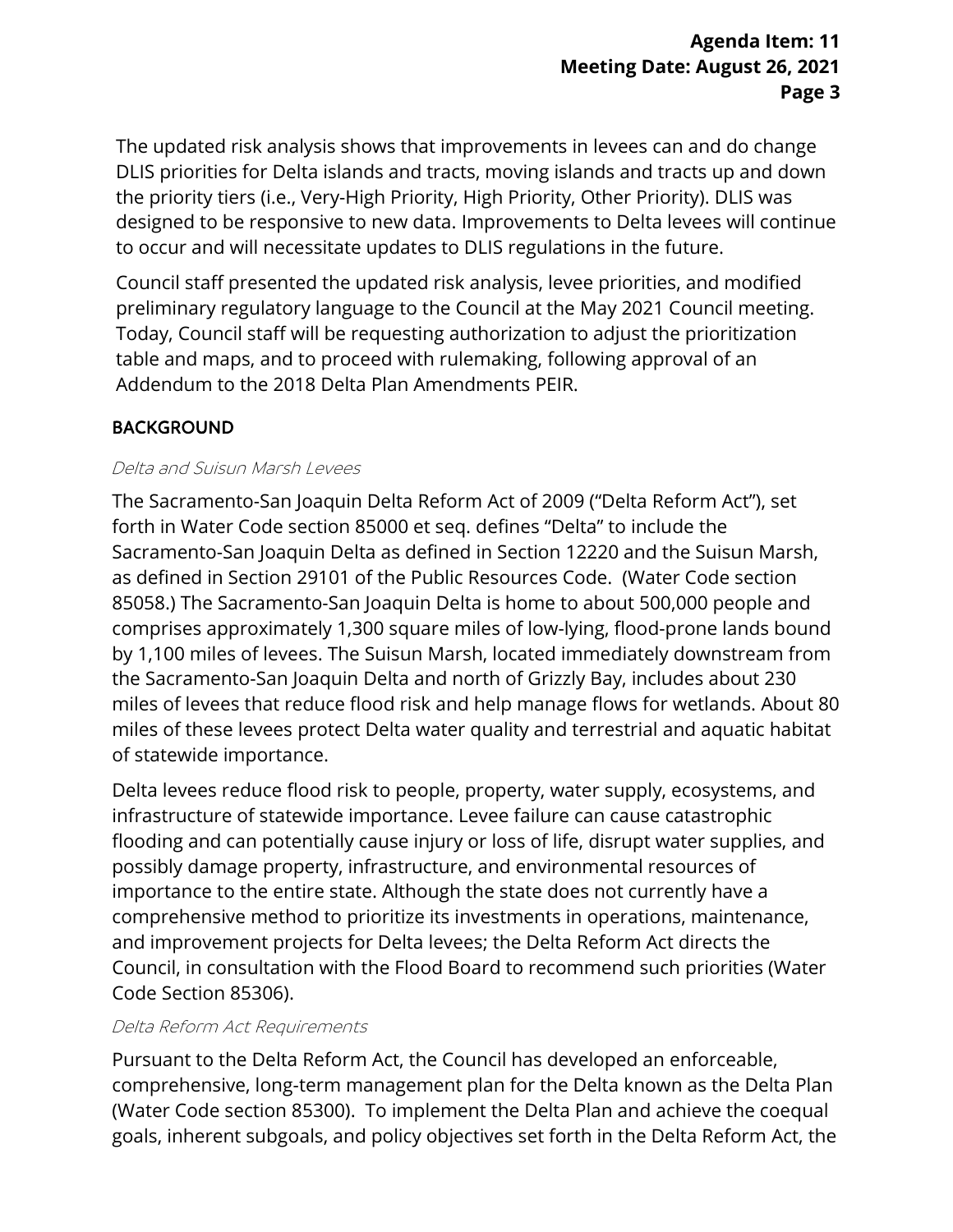Delta Plan contains regulatory policies, codified in the California Code of Regulations, Sections 5001 through 5016.

 section 85305(a)); and to recommend priorities for State investment in levee levees (which are a part of the State Plan of Flood Control), and nonproject levees The Delta Reform Act requires the Delta Plan to attempt to reduce risks to people, property, and State interests in the Delta by promoting effective emergency preparedness, appropriate land uses, and strategic levee investments (Water Code operation, maintenance, and improvements in the Delta, including both project (which are not a part of the State Plan of Flood Control) (Water Code section 85306).

#### Delta Levees Investment Strategy Development Process

When the Delta Plan was adopted by the Council in 2013 it included an interim policy (regulation) **RR P1** to temporarily address the requirements of Water Code section 85306. In 2014, the Council began developing a revised **RR P1**, supported by DLIS. From 2014-2017, Council staff collected and used existing data and information from numerous sources to evaluate risks to State interests in the Delta including risks to:

 1) public safety and property (identified using Estimated Annual Damages (EAD) and Estimated Annual Fatalities (EAF)) $<sup>1</sup>$ ,</sup>

2) water supply reliability (identified as 22 Delta islands or tracts providing water supply benefits),

3) the Delta ecosystem (identified using acres flooded per year), and

4) the unique attributes of the Delta as an evolving place (identified as legacy communities, prime farmland, and public roadways).

As part of the DLIS process, Council staff developed a computerized DLIS-Decision Support Tool (DST), designed to explore flood risks to state interests on Delta islands and tracts protected by levees. The DLIS-DST combines risk analysis, economics, engineering, and decision-making techniques to assemble a comprehensive investment strategy for Delta levees. Staff used the DLIS-DST to create risk maps that helped inform Council decision-making for an update to RR P1 approved by the Council as part of the 2018 Delta Plan Amendments.

 **Priority, High Priority, and Other Priority** – for State investments in Delta levee Using the DLIS-DST, the Council established a three-tiered priority list– **Very-High**  improvements. The priorities provide an ordering of the islands and tracts based on the flood risk and the State interests that the surrounding levees protect. The Council initiated rulemaking for RR P1 based on this work in 2019.

<sup>1</sup> EAD and EAF are widely adopted industry standards for assessing risk to life and property.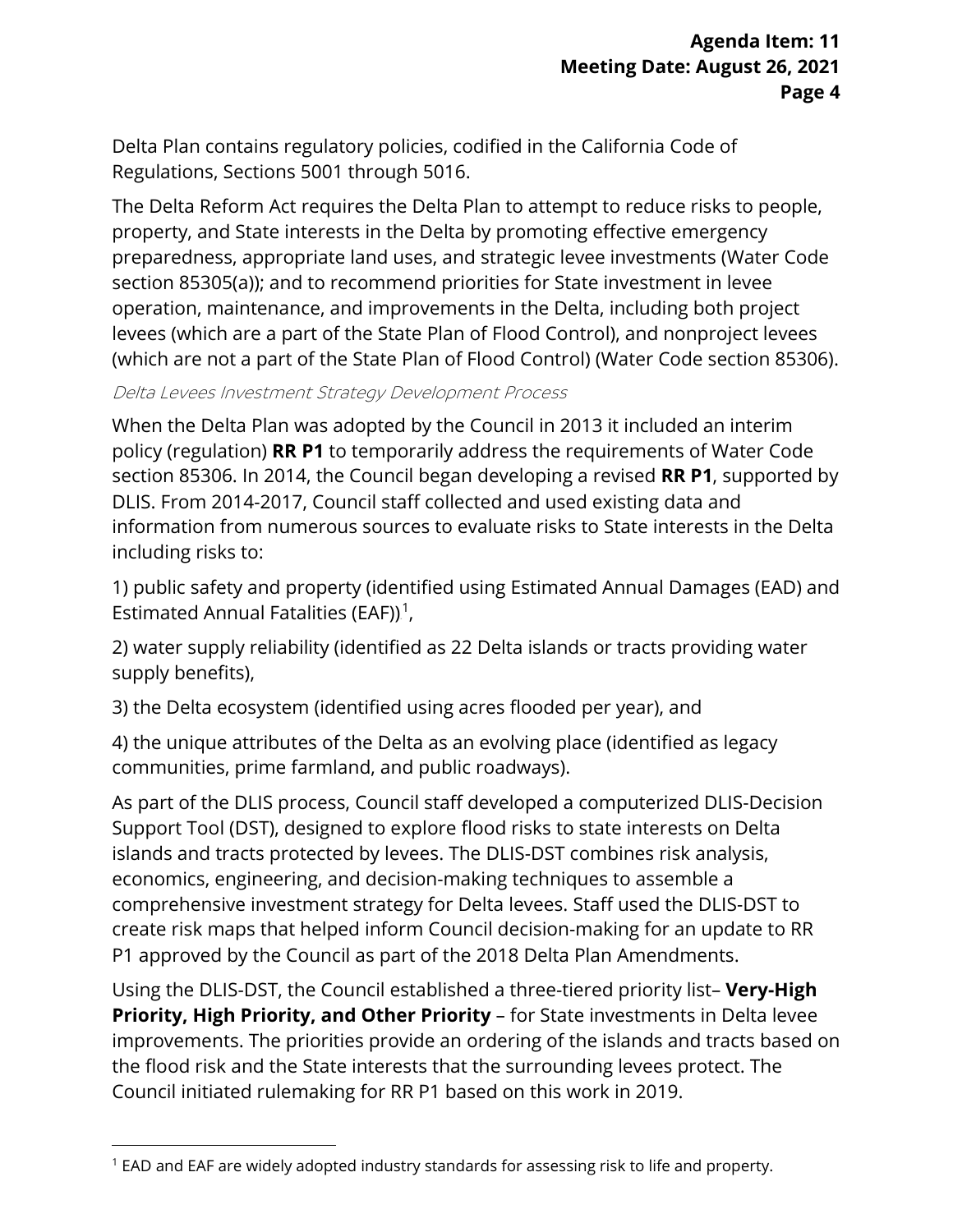In June of 2019, DWR published new 2017 Light Detecting and Ranging (or LiDAR) elevation data for the Delta and Suisun Marsh, providing updated information about the height of the levees and island or tract floors. This updated levee geometry data had the potential to change the Council's understanding of risk in the Delta. To allow staff to evaluate the LiDAR information and determine whether it would change the risk assessment and priorities identified in the 2018 Delta Plan Amendments, on March 26, 2020, the Council issued a Notice of Decision Not to Proceed with the proposed rulemaking on March 26, 2020, and modified the Delta Plan to restore the interim RR P1 priorities established in 2013.

The following discussions refer to the prioritization completed for the 2018 Delta Plan Amendments as "DLIS 2018" and to the current updated priorities as "DLIS 2021".

## RISK ANALYSIS UPDATE

Council staff presented the results from the updated risk analysis in the May 2021 Council Meeting staff report, (see Staff Report Attachment 3). Staff-recommended adjustments to the prioritization are included in this staff report (see Resolution Attachment 3) and discussed below.

# Staff-Recommended Adjustments to the DLIS 2021 Priorities

DLIS 2018 included Council-approved adjustments to the island and tract priorities based on special considerations that were not explicitly accounted for in the DLIS-DST. These were:

- **Dutch Slough** and **McCormack-Williamson Tract** were moved from Other Priority to Very-High Priority because of existing plans, available funding, and/or ongoing construction of habitat restoration projects.
- **Pescadero District** and **Stewart Tract** were moved from Other Priority to High Priority because they are located within Priority Habitat Restoration Areas identified in Delta Plan Policy **ER P3**, and feature lands at a suitable elevation for restoration of tidal habitat, riparian habitat, seasonal wetlands, or transitional habitat.
- Caltrans' guidance for State highways. The DST supporting DLIS 2021 moves • **Honker Bay Tract** was moved from Other Priority to High Priority because it does not provide 50-year flood protection to State Route 4 consistent with Honker Bay to High priority without manual adjustment.

 Resolution, Council staff recommends that the Council **move Dutch Slough and**  Based on the adjustments made by the Council in 2018, as identified in the **McCormack Williamson Tract from Other Priority to Very-High Priority** in DLIS 2021. For the same reasons, Council staff also recommends that the Council **move**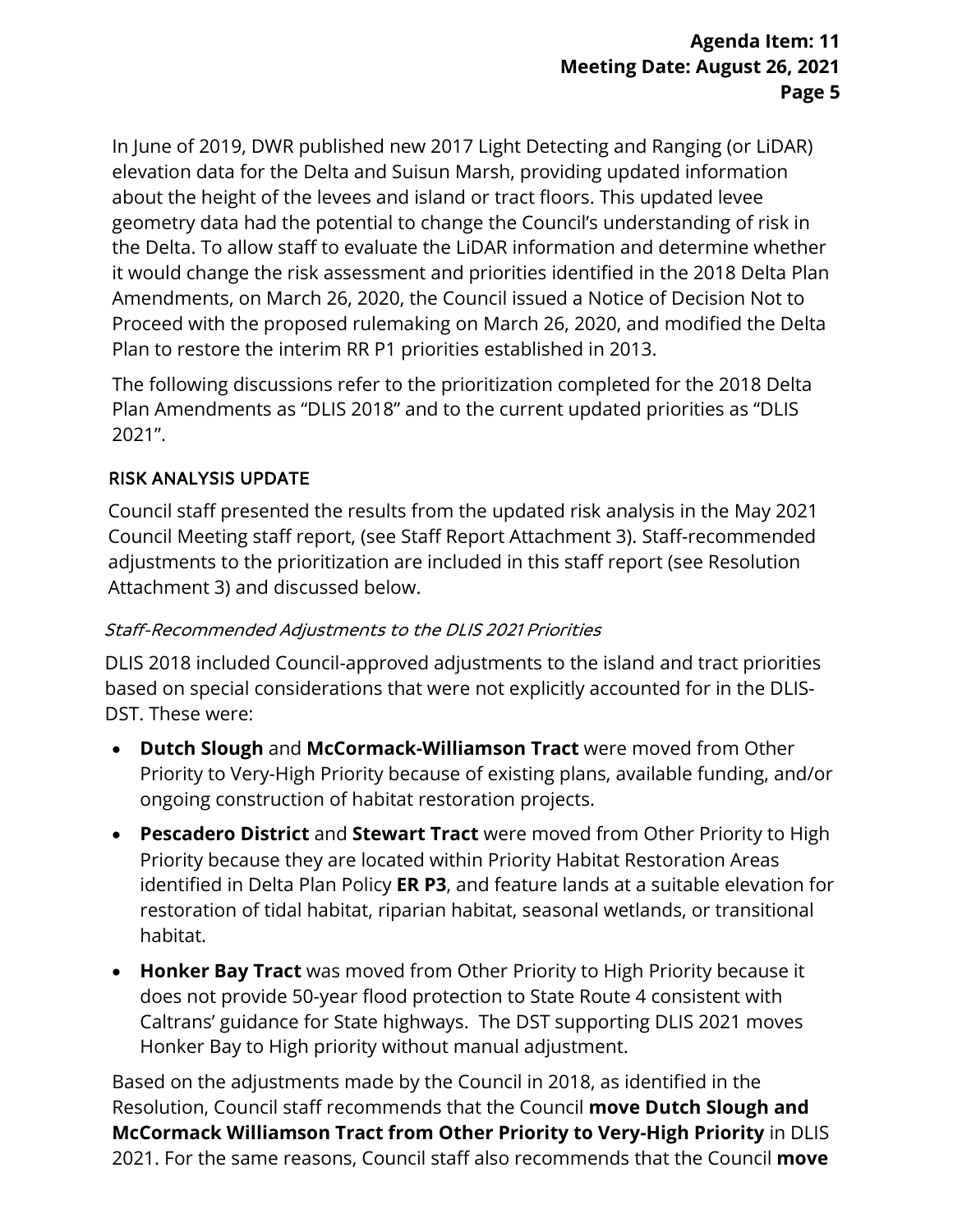# **Pescadero District and Stewart Tract from Other Priority to High Priority** in DLIS 2021.

# Social Vulnerability

Since DLIS 2018 was adopted, the Council has undertaken an analysis of the impacts of climate change on the Delta through *Delta Adapts*. One of the areas of concern that the Council did not include in its original analysis were communities with high social vulnerability. Delta Adapts defines vulnerability as the intersection of exposure to climate hazards, sensitivity to those hazards, and adaptive capacity, or the ability to recover from and adapt to climate hazards.

Most islands and tracts with a significant population of vulnerable individuals are identified in DLIS 2021 as Very-High Priority or High Priority. Two notable exceptions to this are **West Sacramento** and **Central Stockton**. Flooding analysis conducted for *Delta Adapts* shows that West Sacramento has greater than 200-year flood protection through 2085. Central Stockton, however, could see its levees overtopped by 2050.

 For these reasons, as identified in the Resolution, Council staff recommend that the Council **move Central Stockton from Other Priority to High Priority** in DLIS 2021.

# MODIFIED PRELIMINARY DRAFT REGULATORY LANGUAGE

 A redline version of the text of the proposed regulations is provided in Resolution Attachment 4. Proposed changes to the modified preliminary draft regulatory language made in response to the new information described above and comments received on the previous rulemaking process fall into four categories:

- 1) including operations and maintenance as a priority,
- 2) changes to proposed definitions,
- 3) changes to the DLIS priority table and map of islands and tracts, and
- 4) changes to the DWR levee funding reporting requirements.

#### Including Operation and Maintenance as a Priority

 activities are included in the update in response to stakeholder input, as well as Operation and maintenance activities are included in the modified preliminary draft regulatory language, consistent with the Council's mandate in Water Code 85306 to "recommend in the Delta Plan priorities for state investments in levee operation, maintenance, and improvements." [Emphasis added] Previous versions of the proposed regulation did not address levee operation and maintenance. These input from the Flood Board and DWR. Doing this affirms the critical role of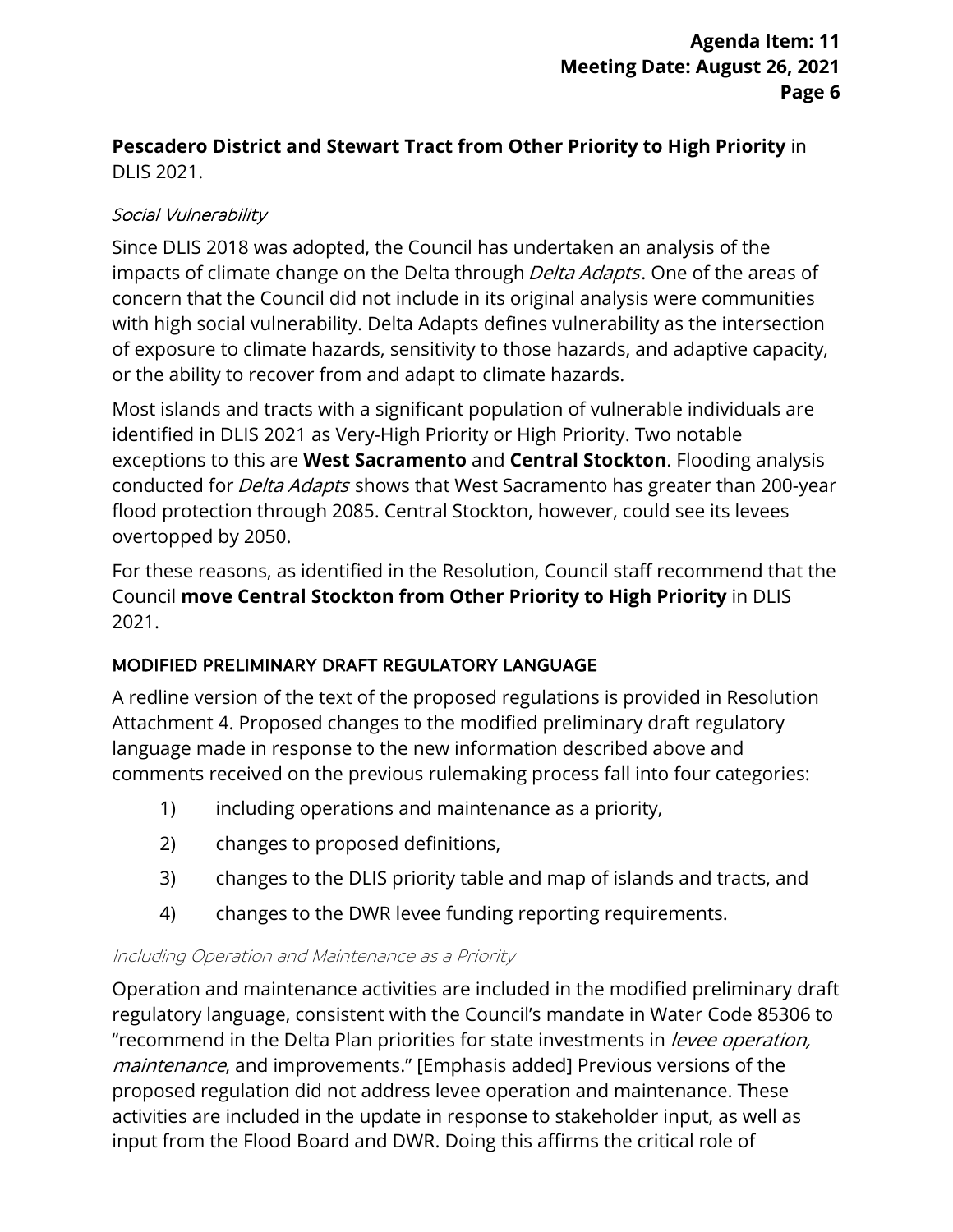operation and maintenance in reducing risk and aligns with Flood Board and DWR regulations and guidance.

# Changes to Proposed Definitions

 language in response to comments from stakeholders, DWR, and the Flood Board. Several definitions are modified in the modified preliminary draft regulatory Highlights include:

• Refining the definition of "levee improvement" to provide clarity and examples of the types of activities that would be deemed improvements.

 • Refining the definition of "levee operation and maintenance". The proposed describing levee operation and maintenance. (See Staff Report Attachment 3) changes are in alignment with a June 2018 resolution adopted by the Flood Board

 requirements. • Removing "levee rehabilitation" from the definitions. This was removed from the definitions because there is no consensus across agencies and programs regarding its meaning. Projects that are defined as rehabilitation will be assessed against the Council's proposed definitions for **Operations and Maintenance** and **Levee Improvement** for their placement in the prioritization and reporting

#### Other Stakeholder Comments

 Council staff received additional stakeholder comments that did not result in changes to the preliminary draft proposed language. These comments and the reasons they did not result in changes are summarized below.

1) The Subventions program should be excluded from the prioritization.

 The proposed update to **RR P1** would regulate activities, not programs. This could create a need to amend the regulatory language to adapt to funding and program changes. Keeping the regulation specific to activities allows the allows the regulation to respond to new programs or activities as they change over time. Inclusion or exclusion of programs such as Subventions regulation to adapt without the need to go through subsequent rulemaking processes each time a new Delta levee program or funding source is created.

 2) Islands and tracts should not be prioritized until the whole Delta has been raised to the Bulletin 198-82 Standard

 The Council is committed to improving levee infrastructure to meet current safety standards and reduce flood risk. The DLIS prioritization does not exclude any Delta island or tract from investment. Rather, the prioritization recommends an order in which investment should be made based on those islands and tracts where flooding poses the greatest risk. As investments are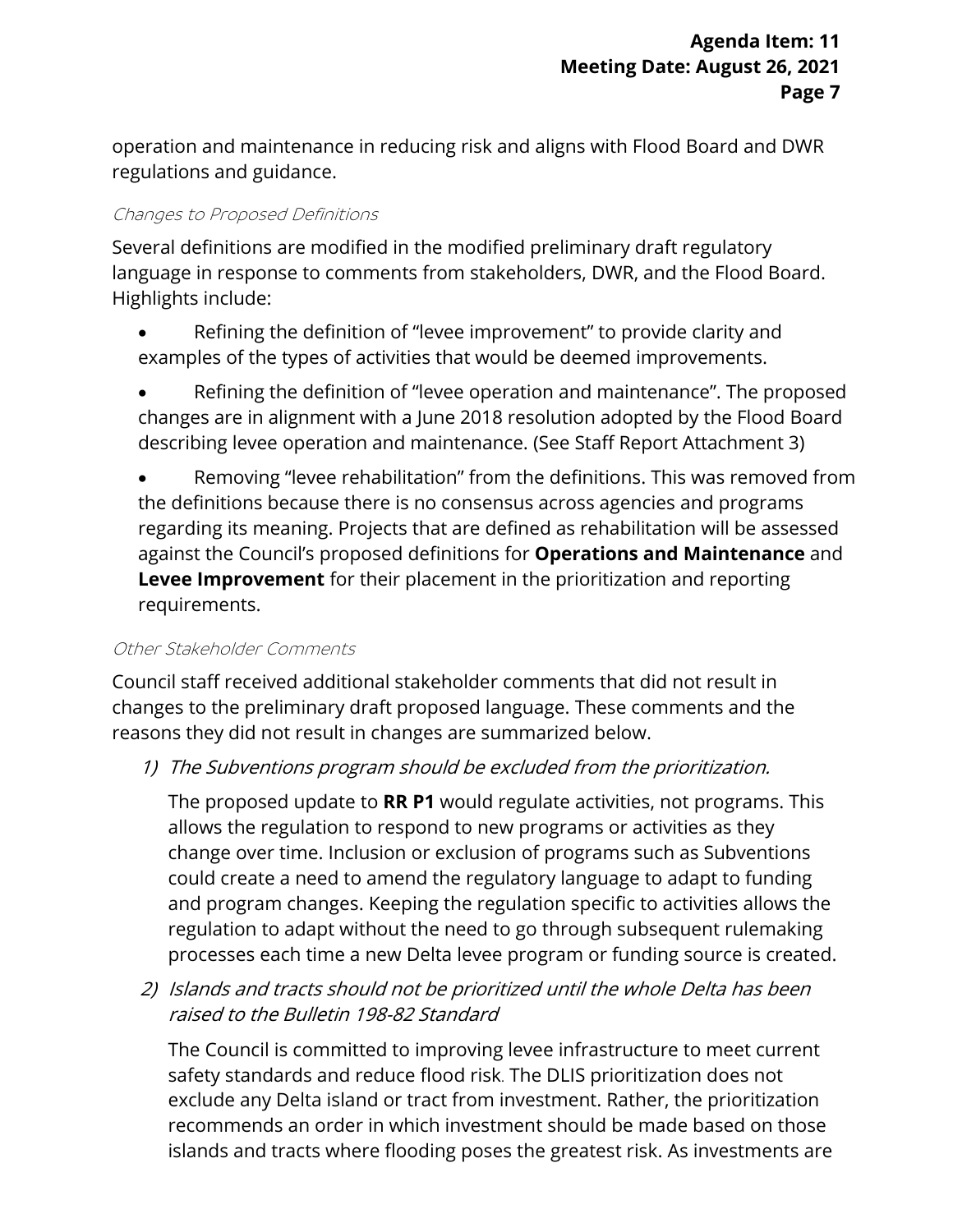particular levee segment), those islands and tracts will move to the bottom of made, and levees are improved (thereby reducing relative flood risk for a the prioritization and other levees will move up. Delta Plan Performance Measure (PM) 7.3 tracks progress made toward meeting these standards. This PM anticipates that levees in the Delta will be improved over time to reduce the risk to State interests and should be used to inform future decision-making.

# CALIFORNIA ENVIRONMENTAL QUALITY ACT CONSIDERATIONS

 potential significant adverse environmental consequences of a project before the the Program Environmental Impact Report (PEIR) (State Clearinghouse As a lead agency, the Council identified the 2018 Delta Plan Amendments as a project under CEQA. CEQA requires a lead agency to evaluate and consider the agency adopts or implements the project. On April 26, 2018, the Council certified #2017032048) for the Delta Plan Amendments that included **RR P1** supported by DLIS 2018.

 Section 15164(a) of the California Environmental Quality Act (CEQA) Guidelines to a project are necessary but none of the following conditions described in section states that a lead agency or a responsible agency shall prepare an addendum to a previously certified Environmental Impact Report (EIR) if some changes or additions 15162 of the CEQA Guidelines requiring preparation of a subsequent EIR have occurred:

- 1. Substantial changes are proposed in the project which will require major revisions of the previous EIR or negative declaration due to the involvement of new significant environmental effects or a substantial increase in the severity of previously identified significant effects;
- 2. Substantial changes occur with respect to the circumstances under which the project is undertaken which will require major revisions of the previous EIR or negative declaration due to the involvement of new significant environmental effects or a substantial increase in the severity of previously identified significant effects; or
- at the time of the previous EIR was certified as complete or the 3. New information of substantial importance, which was not known and could not have been known with the exercise of reasonable diligence negative declaration was adopted, shows any of the following:
	- a. The project will have one or more significant effects not discussed in the previous EIR or negative declaration;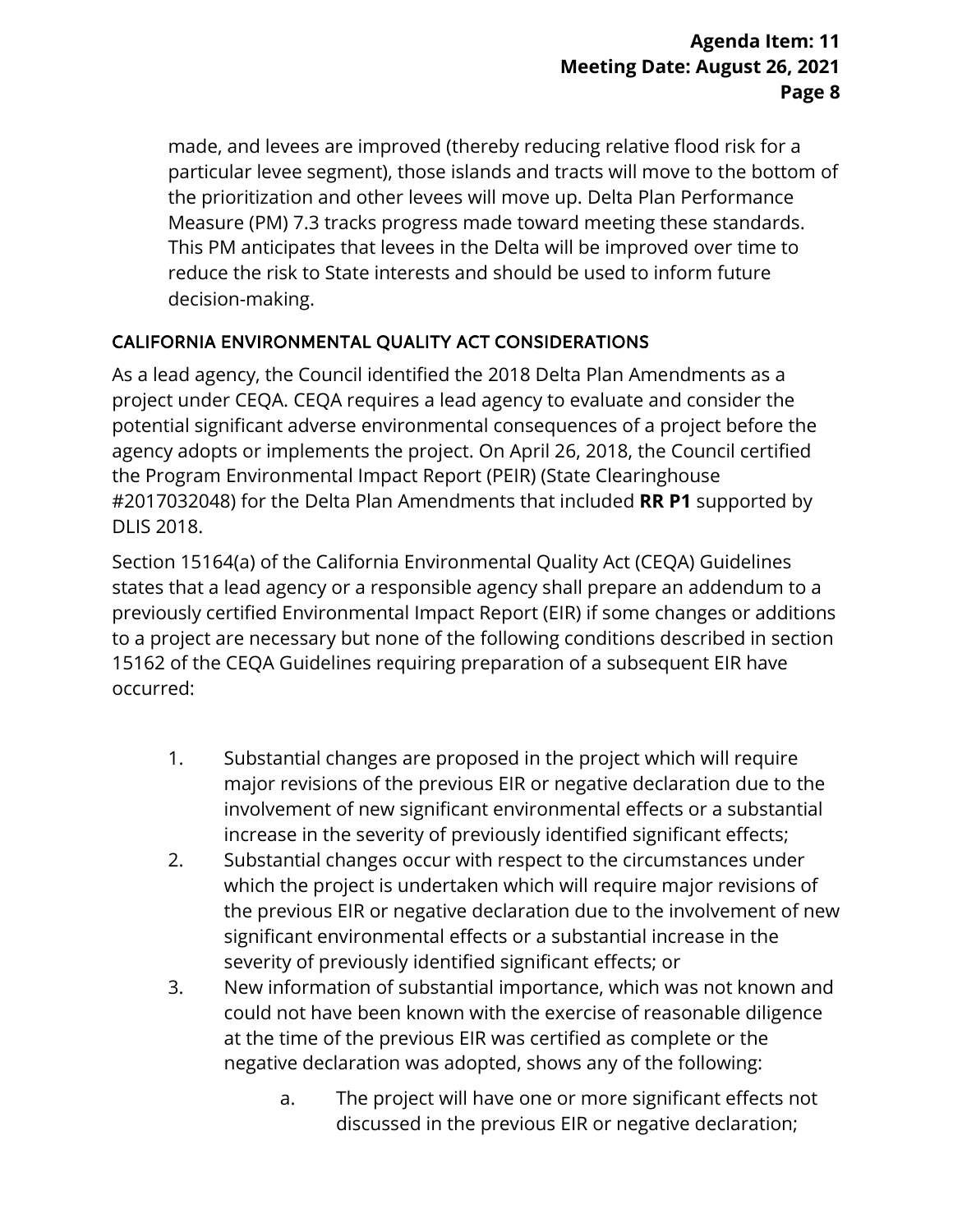- b. Significant effects previously examined will be substantially more severe than shown in the previous EIR;
- c. Mitigation measures or alternatives previously found not to be feasible would in fact be feasible, and would substantially reduce one or more significant effects of the Project, but the project proponents decline to adopt the mitigation measure or alternative; or
- d. Mitigation measures or alternatives which are considerably different from those analyzed in the previous EIR would substantially reduce one or more significant effects on the environment, but the project proponents decline to adopt the mitigation measure or alternative.

 preparation of an addendum is therefore appropriate. In developing the Council staff has completed preparation of an EIR Addendum to the Delta Plan Amendments PEIR. The EIR Addendum has been prepared in compliance with CEQA (Public Resources Code (Pub. Resources Code) section 21000, et seq.) and the State CEQA Guidelines (14 CCR section 15000, et seq.). The EIR Addendum concludes that the proposed revisions to the 2018 Delta Plan Amendments do not trigger any of the CEQA Guidelines section 15162 conditions described above, and that the Addendum, the Council recognizes the importance of providing full disclosure to the public regarding the potential significant environmental effects of the proposed revisions to **RR P1** and DLIS 2021.

 For these reasons, Council staff recommends that the Council **approve the Addendum to the 2018 Delta Plan Amendments PEIR** provided as Resolution Attachment 2.

## TODAY'S MEETING

Following a staff presentation and public comments, staff will request approval of Resolution 2021-02 (Staff Report Attachment 1), described at the beginning of this report.

## FISCAL INFORMATION

Not applicable.